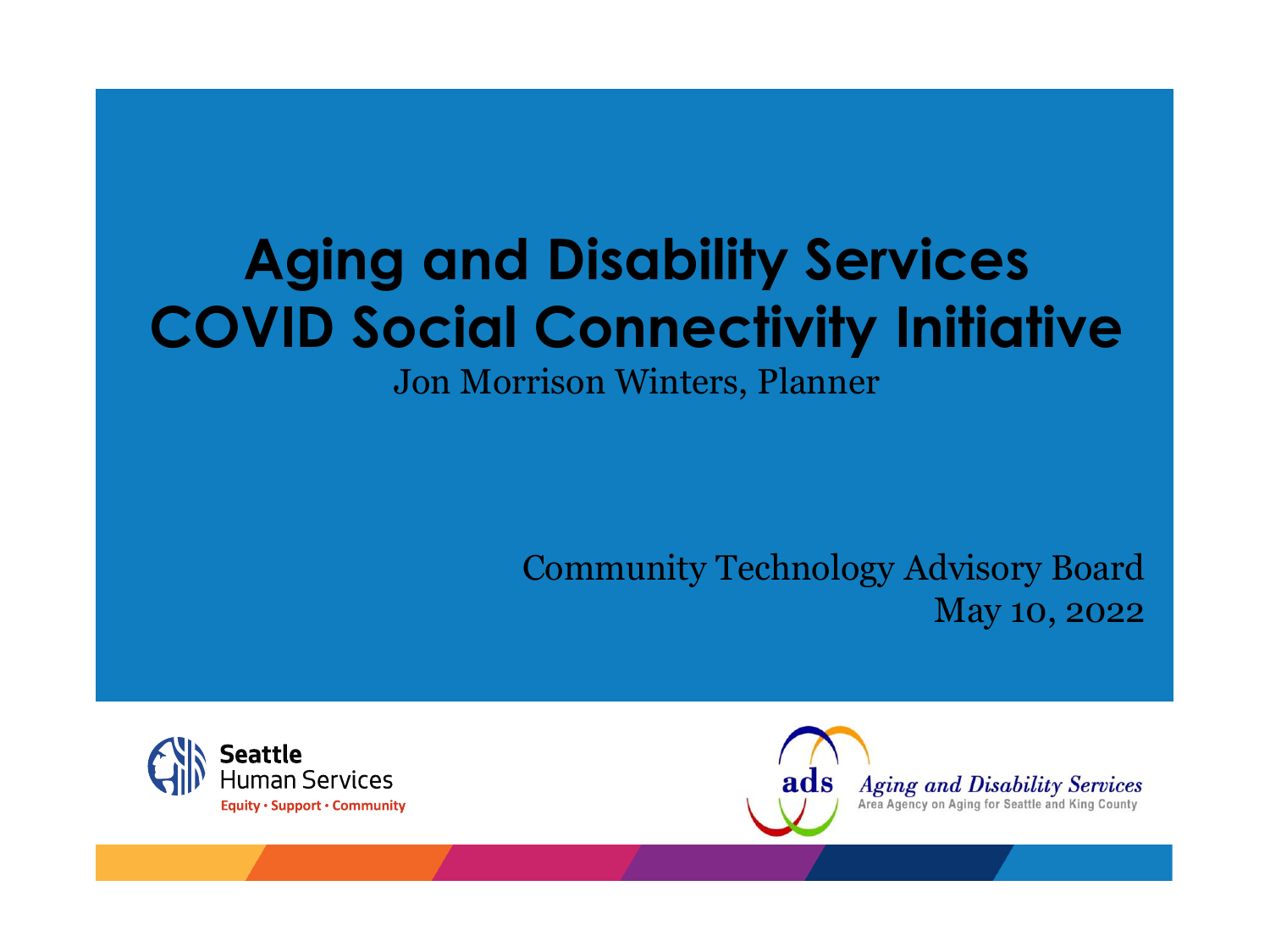## **Outline**

- Area Agency on Aging
- Aging and Disability Services
- COVID Social Connectivity Initiative
- Current status and next steps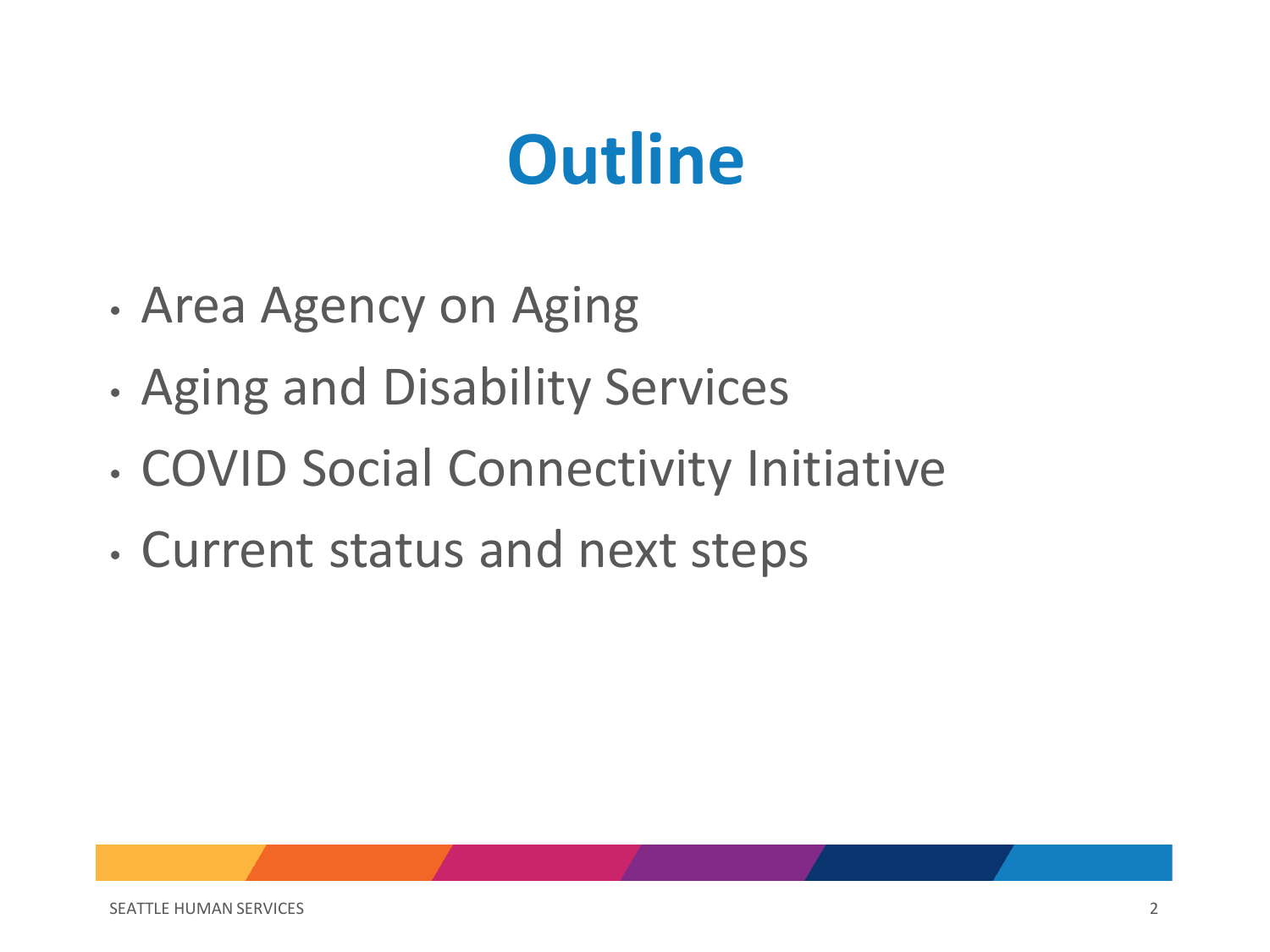## **AAA's Across the Nation**

- Nationally established in the 1973 Older Americans Act
- "On the ground" organizations charged with helping vulnerable older adults live with independence and dignity within their communities.

AAAs play a key role in



a wide range of long-term services and supports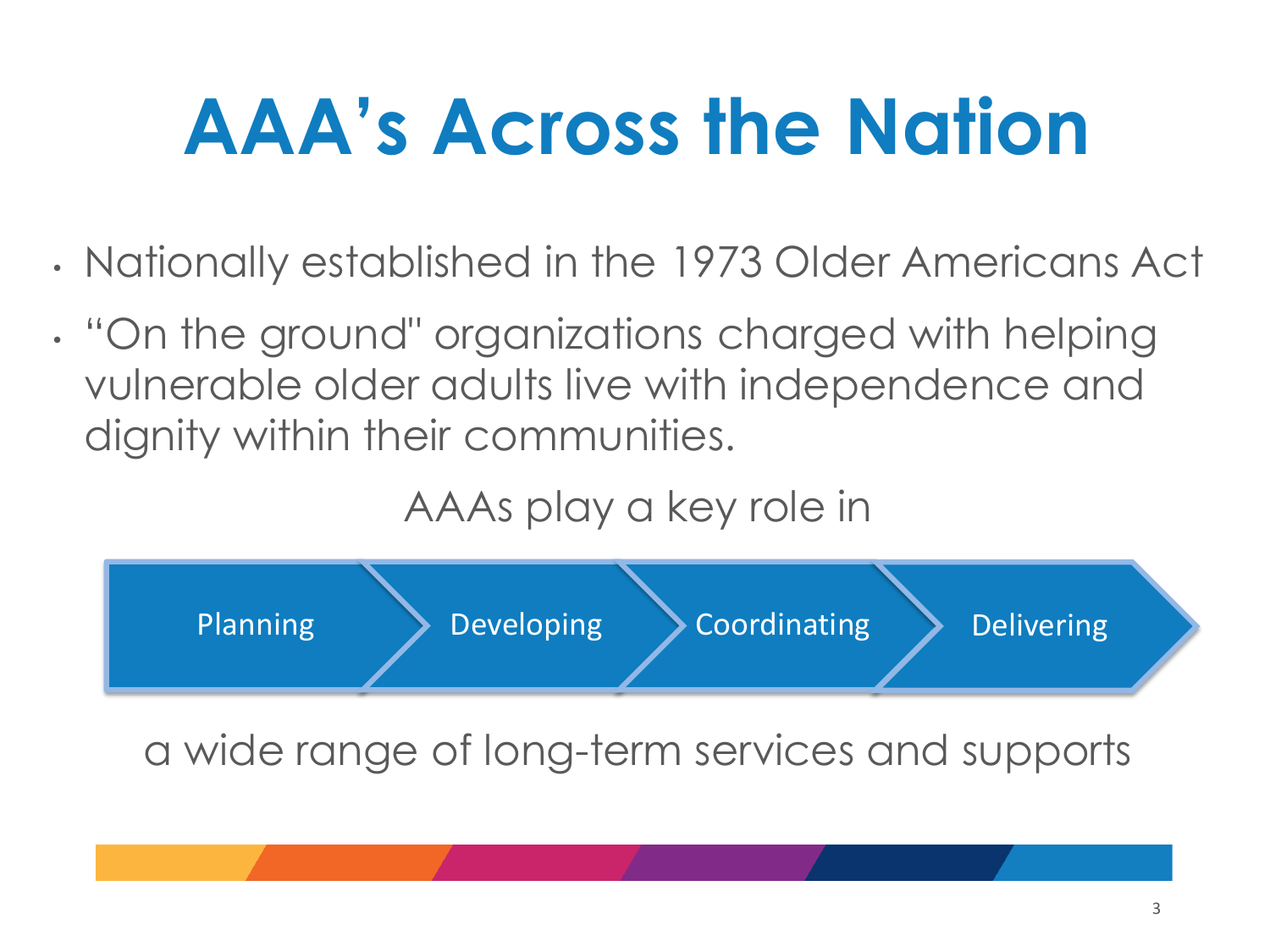# **The Local Aging Network**

- AAA is granted the ability to adapt to its local service area
- AAAs contract with local service providers to deliver many direct services
- Some AAAs are direct providers of services, such as case management

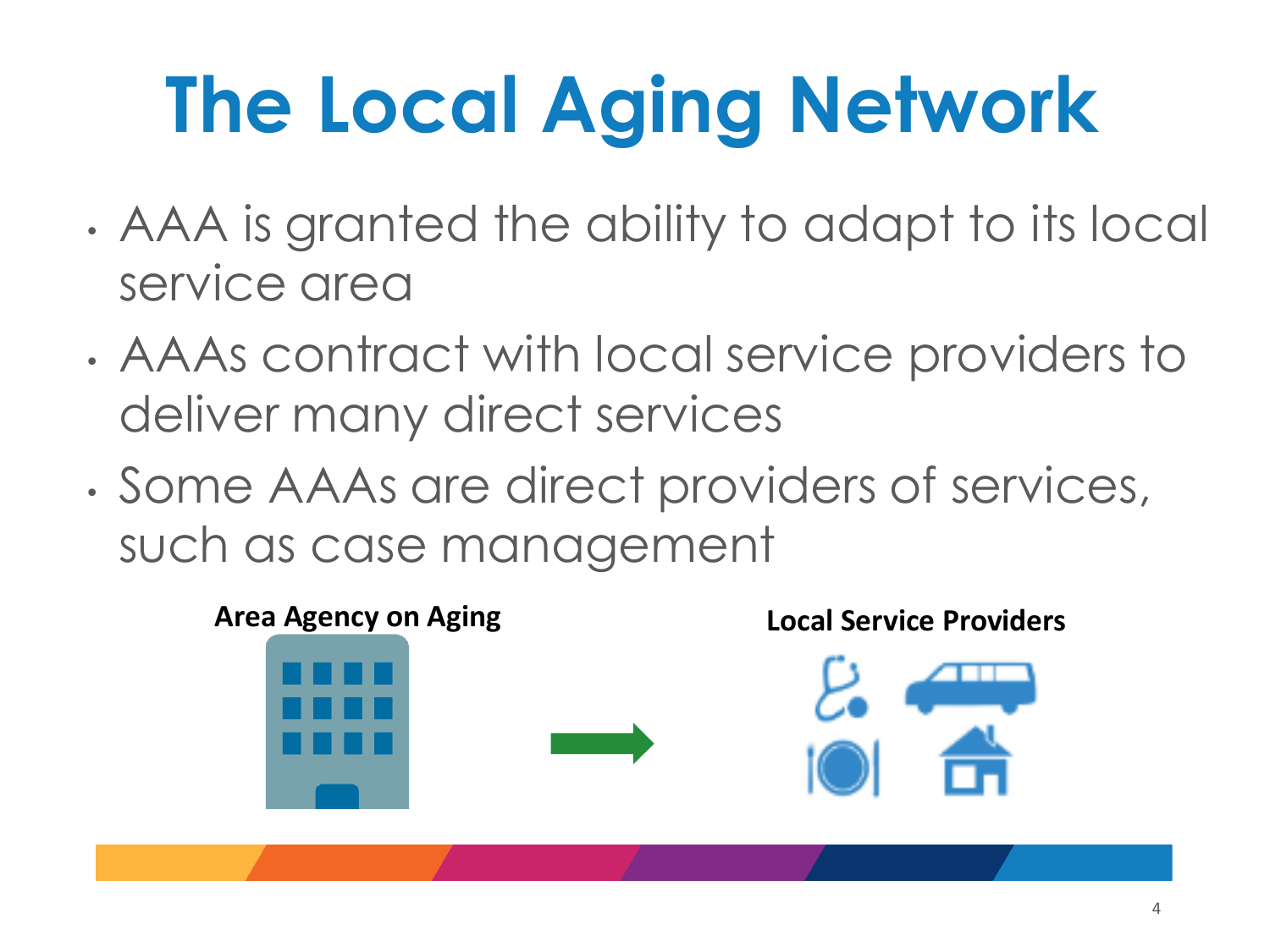### **AAA Services**



• May leverage other state or local dollars to offer additional programs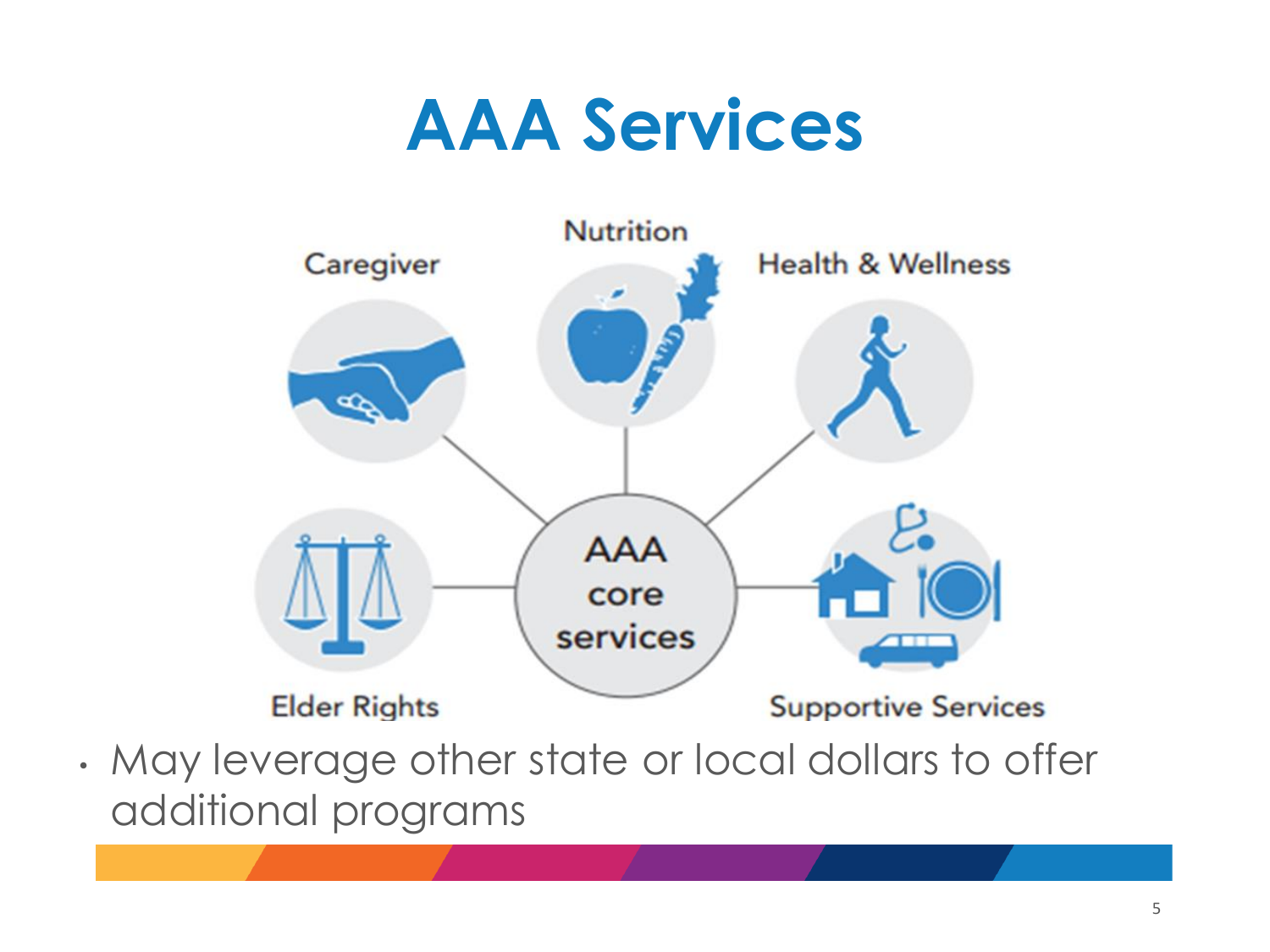# **ADS by the Numbers**

- 2021 Budget: \$82.6 million
- 150 contracts with 70 community provider agencies to provide services throughout King County
- 209 ADS Staff
	- 177 Case Management Program
	- 21 Contracts
	- 9 Planning

•

- 7 Division Administration
- Served over 51,000 individuals in King County in 2020 (unduplicated)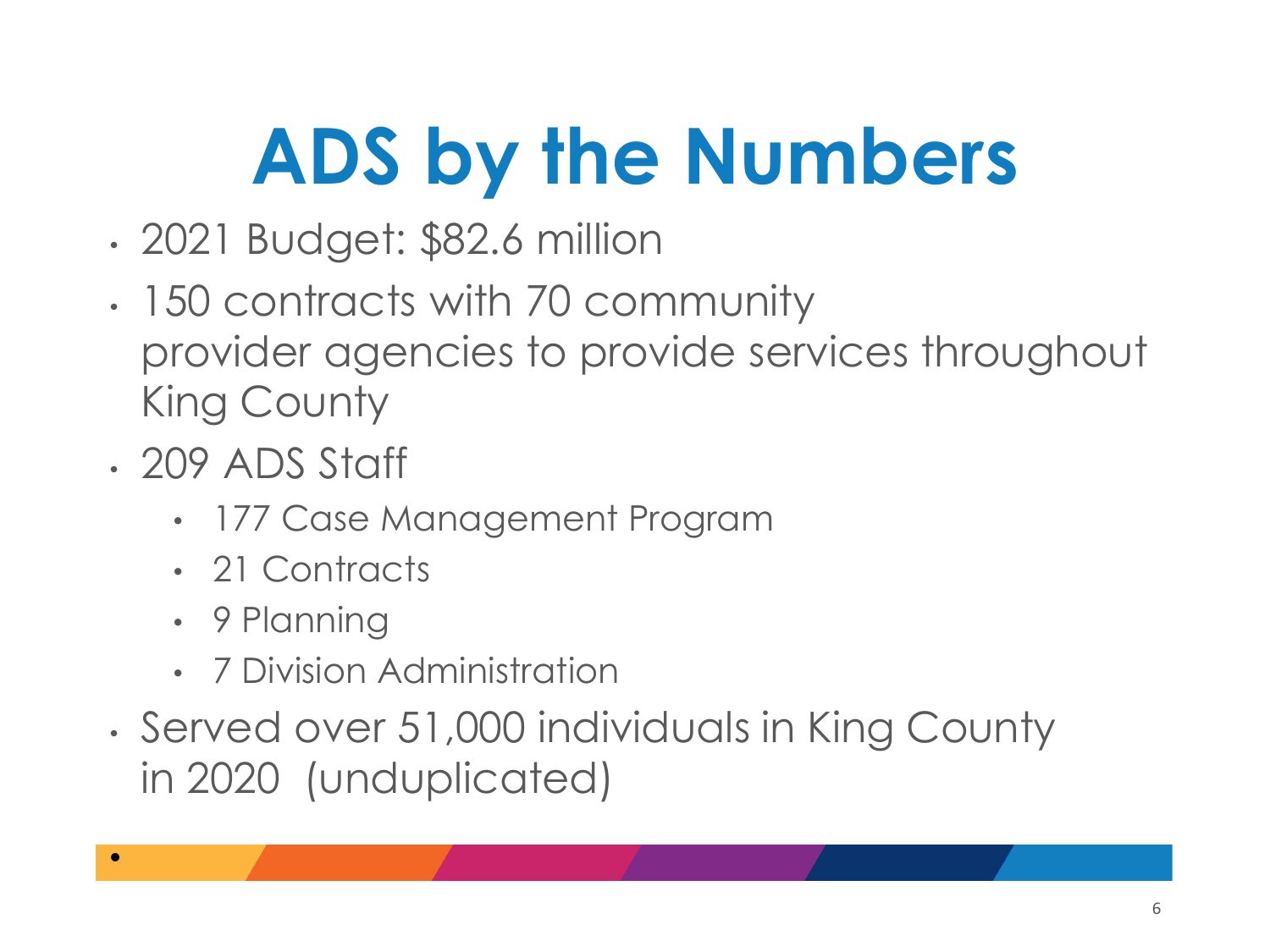## **Where can I Find Information?**

## **COMMUNITY LIVING** CONNECTIONS

#### **Seattle & King County**

[communitylivingconnections.org](https://www.communitylivingconnections.org/)

1-844-348-5464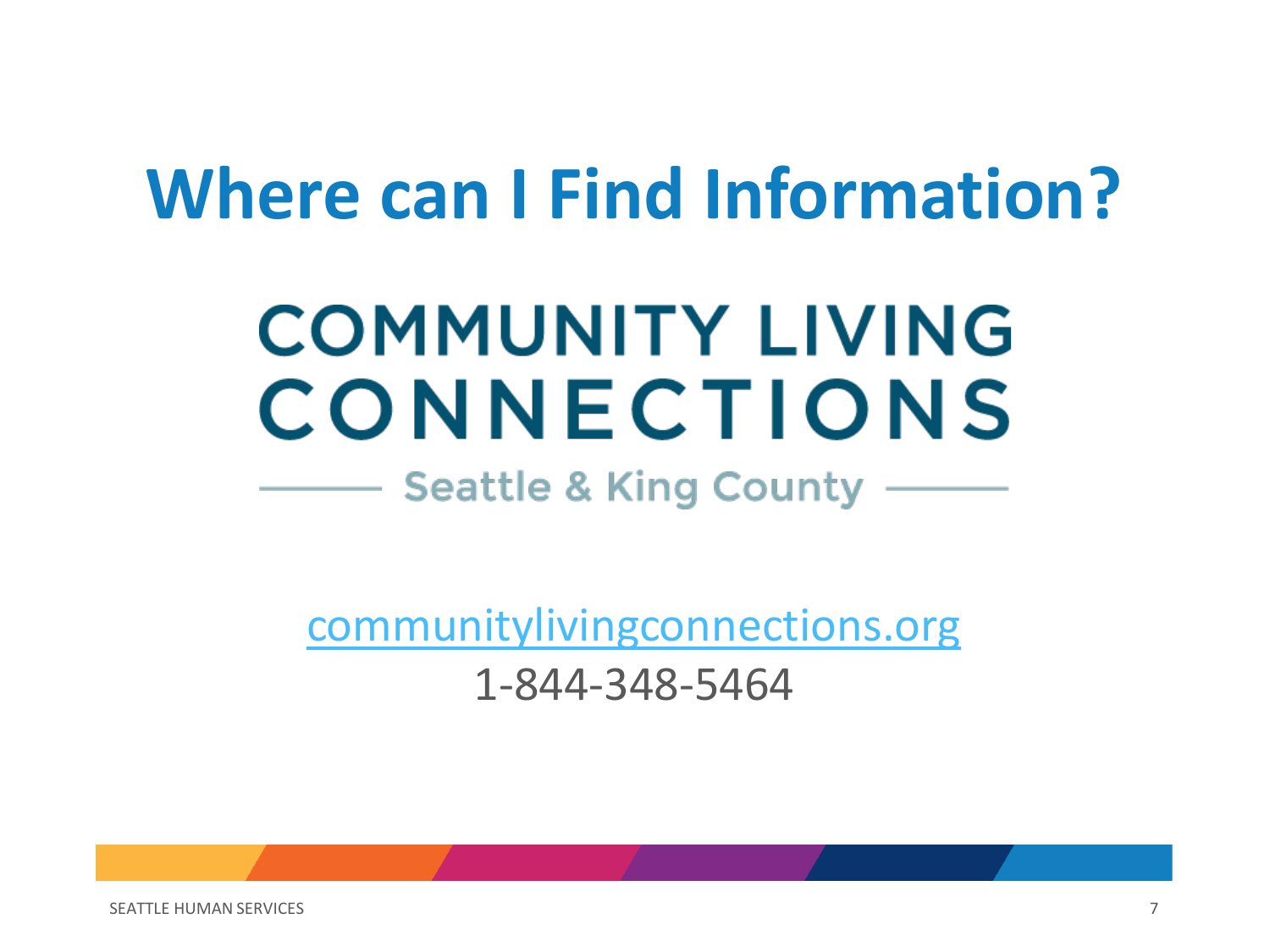### **COVID Social Connectivity Initiative**

- Planning staff shifted 100% to emergency response in the early days of 2020.
- Response areas were food, health services/access, and vaccine access (in 2021)
- Quickly realized that promoting social connectivity was also needed.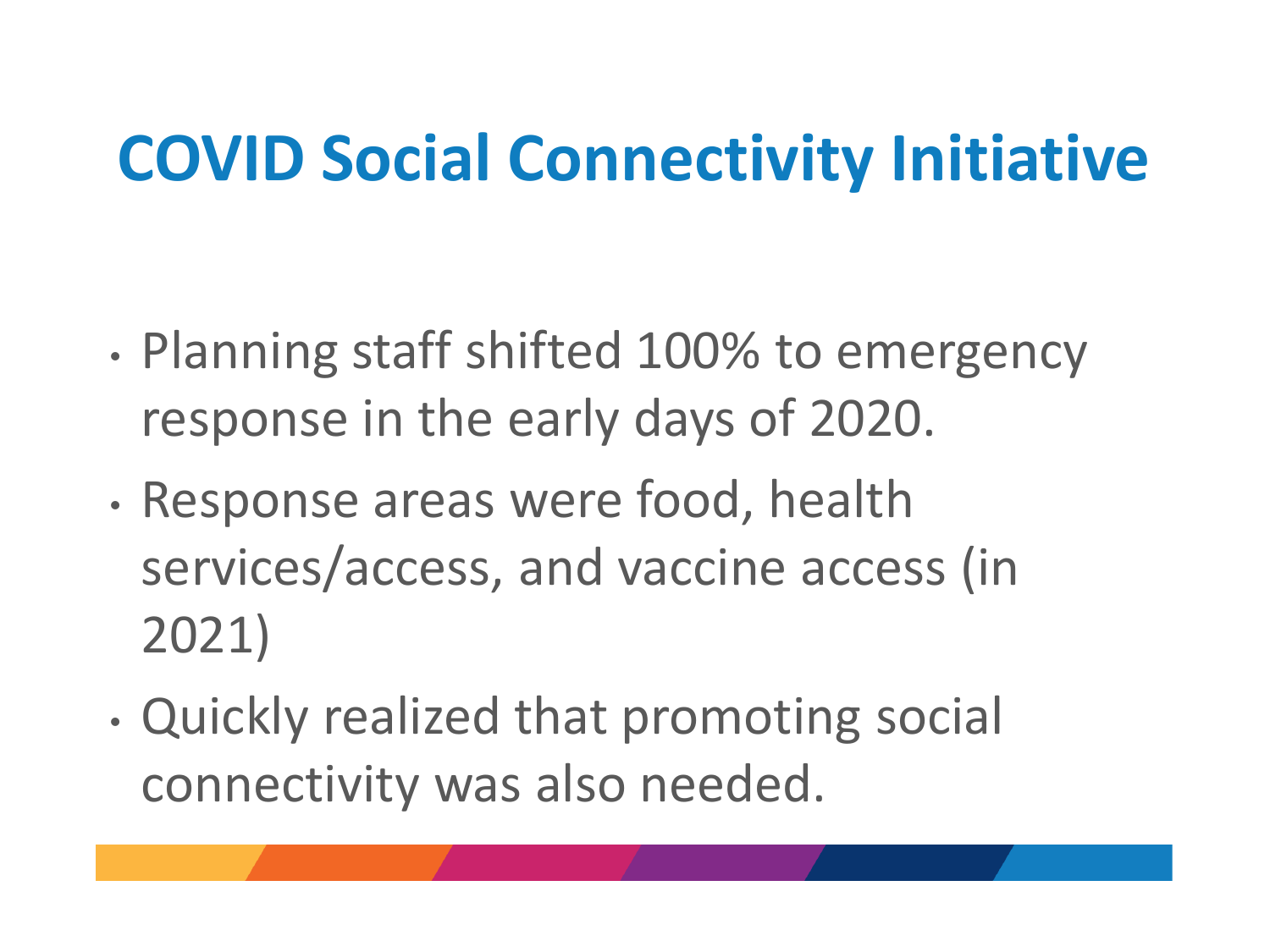## **"All of the Above Strategy" to social connectivity**

- Low tech
- Mid tech
- High tech

#### **Many strategies required digital equity!**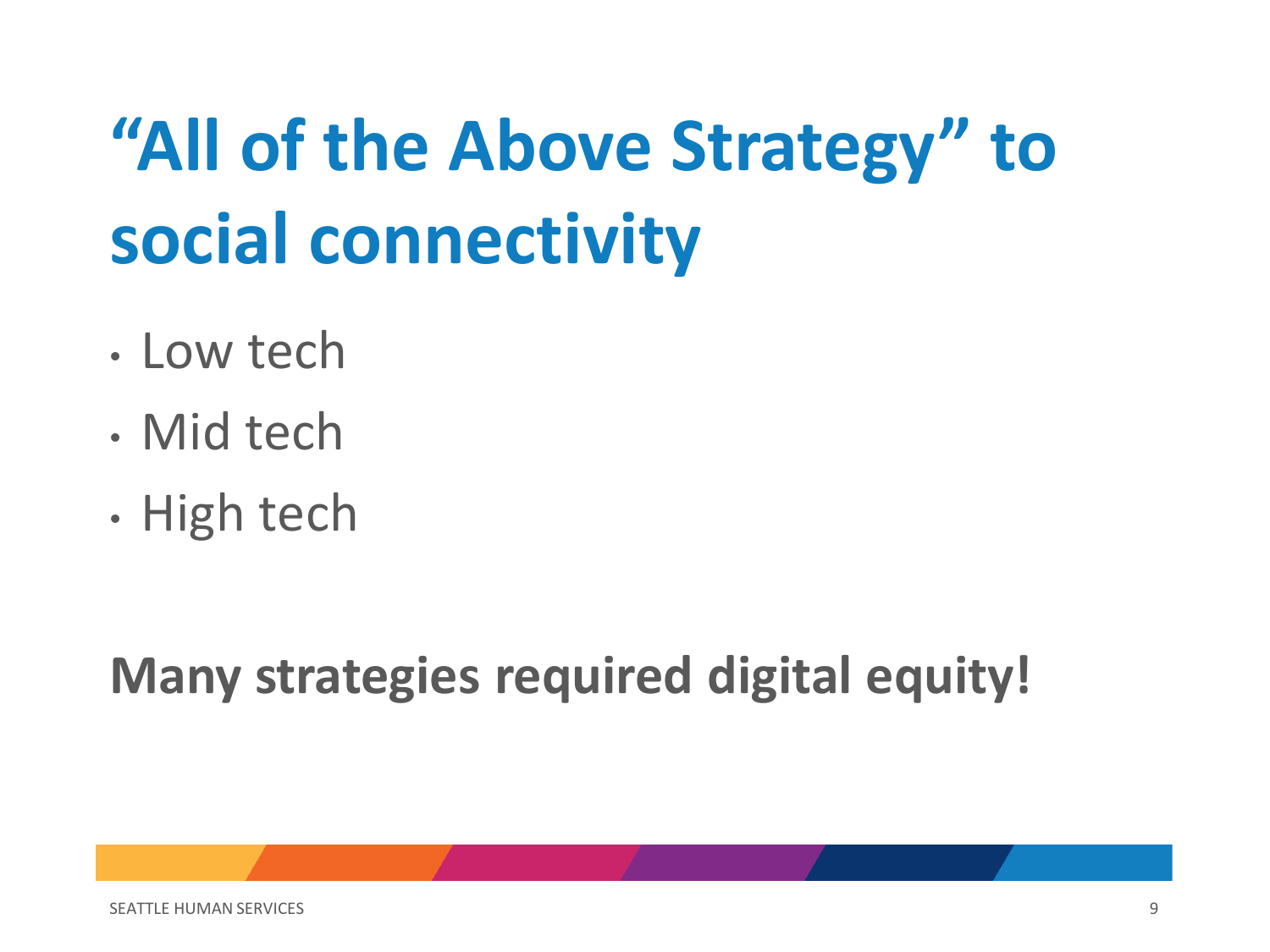## **Specific technology strategies**

- Digital Skills Coaches
- Tablet and WiFi Distribution
- Other devices Portal and VidStream
- Acquaint
- "Furry Friends"
- Close to Home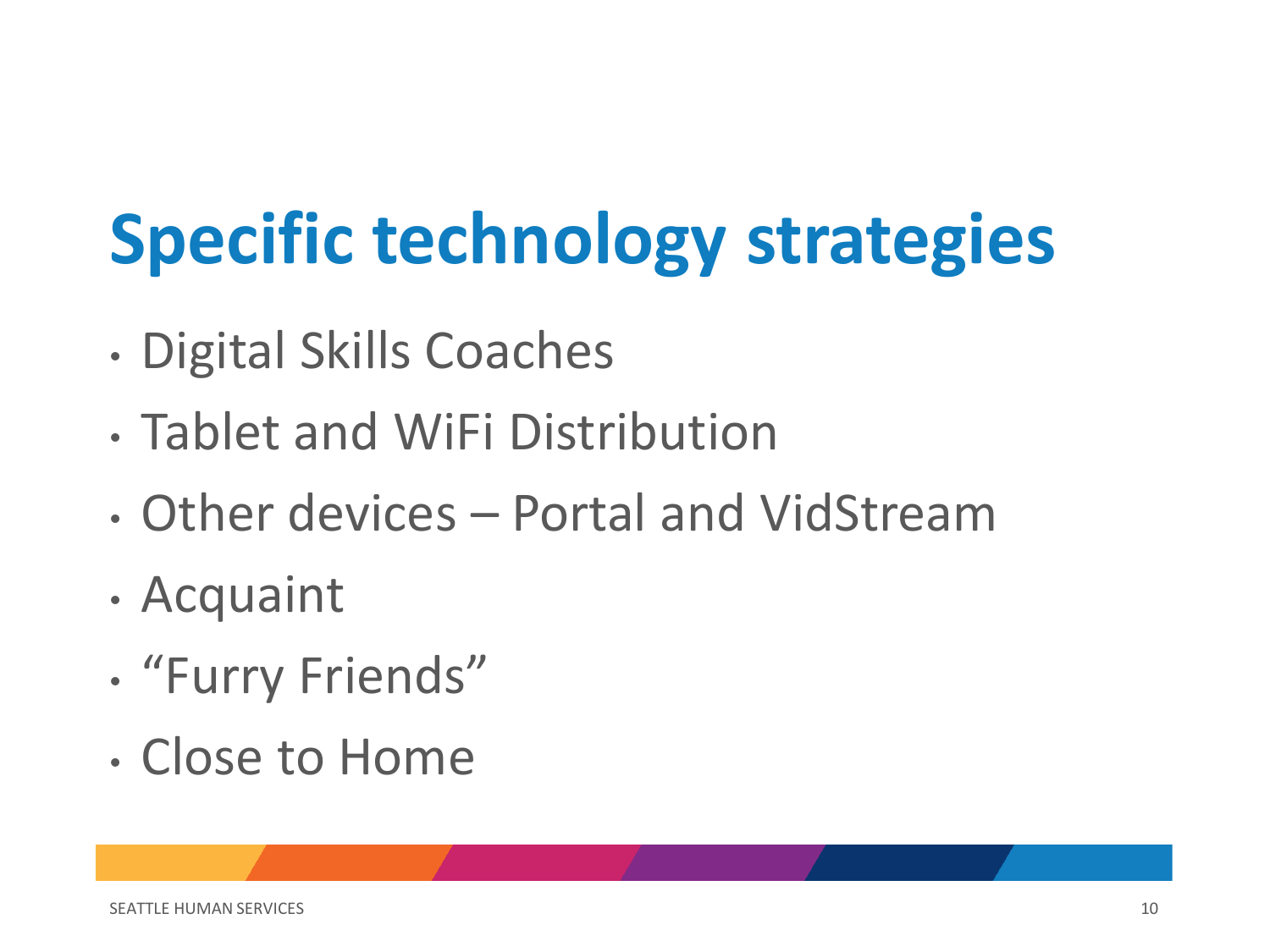### **Current status and next steps**

- Wrapping up COVID projects
- Determine next steps for Digital Skills Coaches (partnering to increase the reach)
- Contributing to Internet for all Seattle and other Digital Equity initiatives